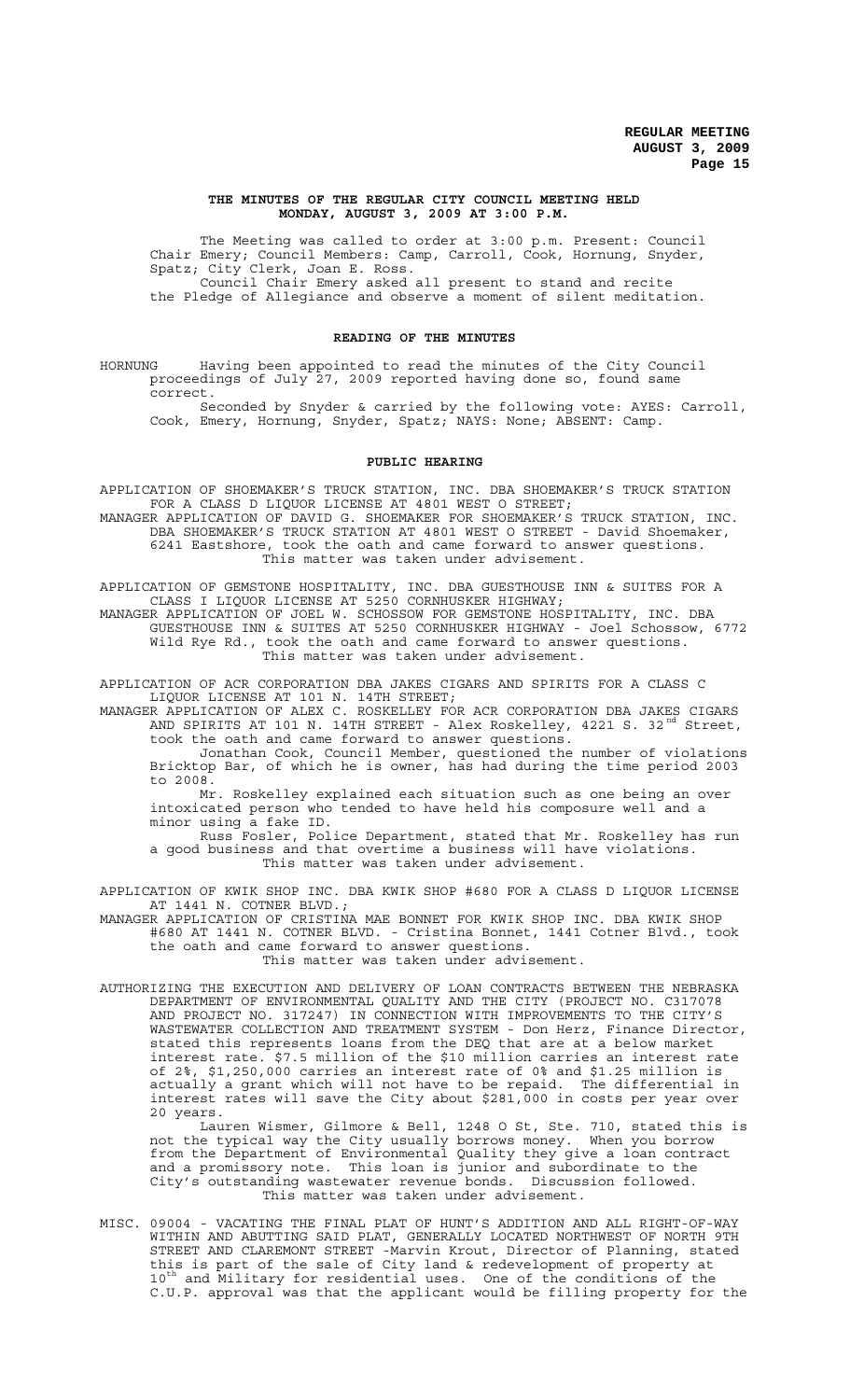development and he would find on and/or off site excavation area<br>sufficient so there would be no net loss and flood storage. One of them sufficient so there would be no net loss and flood storage. was the re-contouring of the Hayward Park area west of the proposed redevelopment site. The boundaries of the excavation area are supposed to be dedicated as conservation easements. This particular one in the park area is encumbered by a 120 year old plat of streets, blocks & lots that were never built on in the Salt Creek flood plain which are not usable. We are asking you to vacate the plat of Hunt's Addition because it is not needed and would make it simpler to create a legal description for the conservation easement. This will have park land with a jogging path, additional lighting, & landscaping paid for with TIF funds. Lynn Johnson would have the drawings of the park

This matter was taken under advisement.

AMENDING THE PAY SCHEDULE FOR A CERTAIN EMPLOYEE GROUP BY CREATING THE CLASSIFICATION OF SENIOR ATTORNEY;

AMENDING THE PAY SCHEDULE FOR A CERTAIN EMPLOYEE GROUP BY REVISING THE CLASSIFICATION OF ATTORNEY II;

AMENDING THE PAY SCHEDULE FOR A CERTAIN EMPLOYEE GROUP BY CREATING THE CLASSIFICATION OF FIREFIGHTER PARAMEDIC;

AMENDING CHAPTER 2.76 OF THE LINCOLN MUNICIPAL CODE RELATING TO THE CITY'S PERSONNEL SYSTEM BY AMENDING THE TITLE PAGE TO DELETE SECTION 2.76.160 COMPENSATION PLAN, VARIABLE MERIT PAY PLAN; AMENDING SECTION 2.76.040 DEFINITIONS, TO DEFINE EXCLUDED EMPLOYEE; AMENDING SECTION 2.76.130 POSITION AND PAY RANGE ALLOCATION, RELATING TO EXCLUDED EMPLOYEES; AMENDING SECTION 2.76.135 MERIT PAY PLAN ESTABLISHED, TO INCLUDE EXCLUDED EMPLOYEES AND INCREASE THE MAXIMUM NUMBER OF MERIT PAY STEPS; AMENDING SECTION 2.76.145 MERIT PAY PLAN, ADMINISTRATION AND REQUIREMENTS FOR ADVANCEMENT, TO INCLUDE THE NEWLY DEFINED EXCLUDED EMPLOYEES; AMENDING SECTION 2.76.150 MERIT PAY PLAN, PAY INCREASES FOR EXCEPTIONAL SERVICE, TO INCLUDE THE NEWLY DEFINED EXCLUDED EMPLOYEES; AMENDING 2.76.155 LONGEVITY PAY TO ADJUST THE ANNUAL LONGEVITY PAY PLAN RELATING TO CERTAIN "N" AND EXCLUDED EMPLOYEES; DELETING ALL OF SECTION 2.76.160 VARIABLE MERIT PAY PLAN; AMENDING SECTION 2.76.175 PROMOTION, TRANSFER, DEMOTION OR TEMPORARY PROMOTION RELATING TO THE NEWLY DEFINED EXCLUDED EMPLOYEES; AMENDING SECTION 2.76.200 TEMPORARY ASSIGNMENT TO A HIGHER CLASSIFICATION RELATING TO THE NEWLY DEFINED EXCLUDED EMPLOYEES; AMENDING SECTION 2.76.380 SICK LEAVE WITH PAY, AS IT RELATES TO EMPLOYEES WITH A PAY RANGE PREFIXED BY M, A, C, E, N, OR X; AND AMENDING SECTION 2.76.395 VACATION LEAVE WITH PAY AS IT RELATES TO EMPLOYEES WITH A PAY RANGE PREFIXED BY M; AND REPEALING 2.76 TITLE PAGE AND SECTIONS 2.76.040, 2.76.130, 2.76.135, 2.76.145, 2.76.150, 2.76.155, 2.76.160, 2.76.175, 2.76.200, 2.76.380, AND 2.76.395 OF THE LINCOLN MUNICIPAL CODE 2.76.175, 2.76.200, 2<br>AS HITHERTO EXISTING;

AMENDING CHAPTER 2.78 OF THE LINCOLN MUNICIPAL CODE RELATING TO THE CITY'S PERSONNEL SYSTEM BY AMENDING SECTION 2.78.010 COMPENSATION PLAN ESTABLISHED TO EXCLUDE EMPLOYEES WITH A PAY RANGE PREFIXED BY M; AMENDING SECTIONS 2.78.020 ANNUAL LEAVE, 2.78.025 VARIABLE MERIT PAY PLAN, AND 2.78.030 SICK LEAVE TO DELETE THE REFERENCES TO EMPLOYEES WITH A PAY RANGE PREFIXED BY THE LETTER M; AND REPEALING 2.78 TITLE PAGE AND SECTIONS 2.78.010, 2.78.020, 2.78.025, AND 2.78.030 OF THE LINCOLN MUNICIPAL CODE AS HITHERTO EXISTING;

- AMENDING THE PAY SCHEDULE FOR A CERTAIN EMPLOYEE GROUP BY ADJUSTING THE HOURLY PAY RANGE SCHEDULE AND SCHEDULES OF ANNUAL, MONTHLY, BIWEEKLY AND HOURLY PAY RANGE EQUIVALENTS FOR EMPLOYEES OF THE CITY OF LINCOLN WHOSE CLASSIFICATIONS ARE ASSIGNED TO PAY RANGES PREFIXED BY THE LETTER "E" TO BE EFFECTIVE AUGUST 20, 2009;
- AMENDING THE PAY SCHEDULE FOR A CERTAIN EMPLOYEE GROUP BY ADJUSTING THE HOURLY PAY RANGE SCHEDULE AND SCHEDULES OF ANNUAL, MONTHLY, BIWEEKLY AND HOURLY PAY RANGE EQUIVALENTS FOR EMPLOYEES OF THE CITY OF LINCOLN WHOSE CLASSIFICATIONS ARE ASSIGNED TO PAY RANGES PREFIXED BY THE LETTER "M" TO BE EFFECTIVE AUGUST 20, 2009;

AMENDING THE PAY SCHEDULE FOR A CERTAIN EMPLOYEE GROUP BY ADJUSTING THE HOURLY PAY RANGE SCHEDULE AND SCHEDULES OF ANNUAL, MONTHLY, BIWEEKLY AND HOURLY PAY RANGE EQUIVALENTS FOR EMPLOYEES OF THE CITY OF LINCOLN WHOSE CLASSIFICATIONS ARE ASSIGNED TO PAY RANGES PREFIXED BY THE LETTER "X" TO BE EFFECTIVE AUGUST 20, 2009 - Niles Ford, Fire Chief, stated the change of classification to Firefighter Paramedic is requested because at this time they are classified as Firefighters and if they are Paramedics, too, they are not required to maintain the Paramedic certification. This change in classification would obligate them to maintain their Paramedic certification for at least six years. This will insure there is a necessary amount of skilled workers at the Paramedic level. Discussion followed.

This matter was taken under advisement.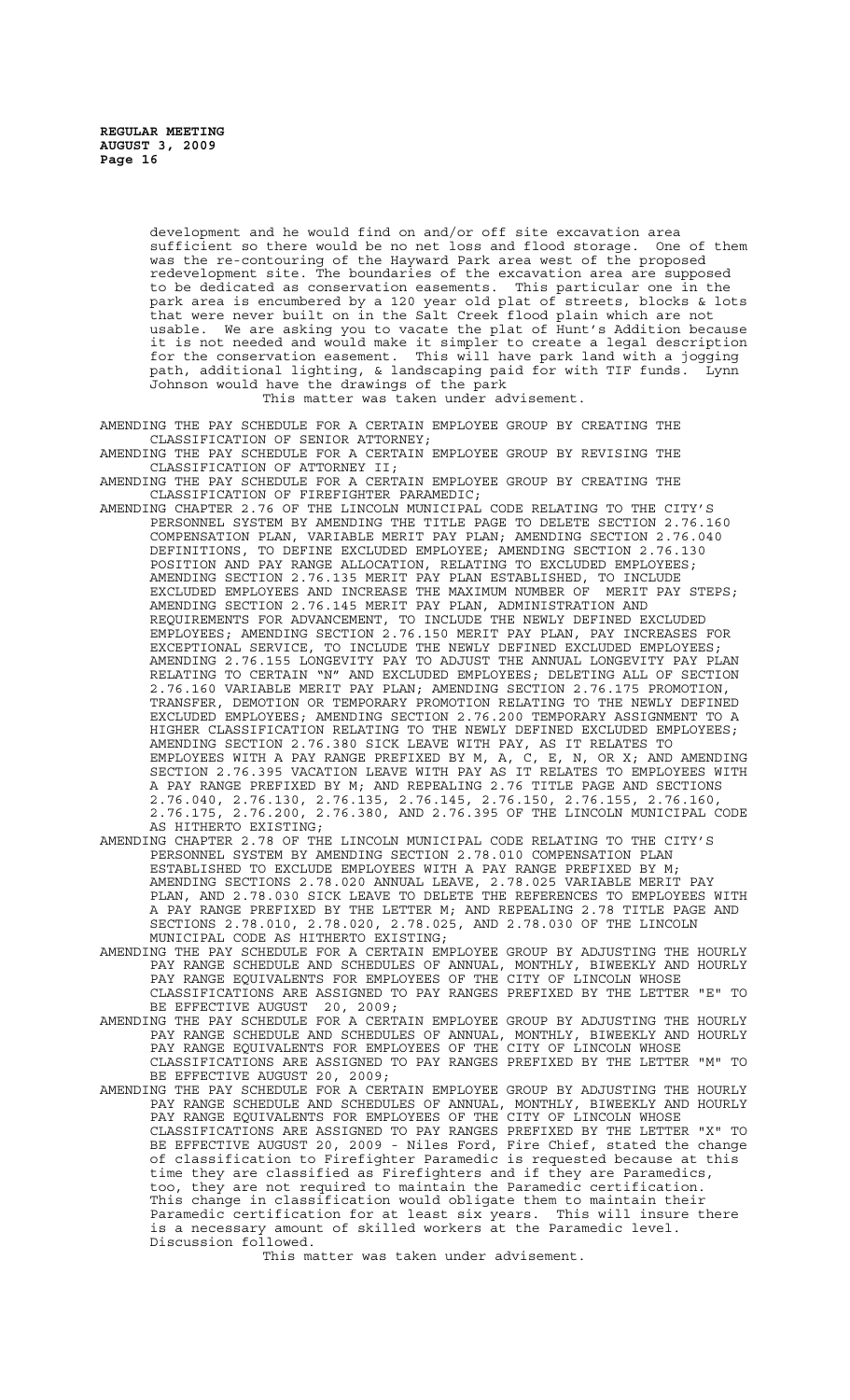WAIVER NO. 09006 – APPLICATION OF THE KANSAS-NEBRASKA ASSOCIATION OF SEVENTH DAY ADVENTISTS FOR THE NEW CREATION CHURCH TO WAIVE THE PARKING LOT SURFACING REQUIREMENT PURSUANT TO SECTION 27.67.100(C) OF THE LINCOLN MUNICIPAL CODE ON PROPERTY GENERALLY LOCATED AT THE NORTHEAST CORNER OF THE INTERSECTION OF SOUTH CODDINGTON AVENUE AND WEST OLD CHENEY ROAD - Virginia Eggert, 7221 South Street, member of the Kansas-Nebraska Association of Seventh Day Adventists, asked for a temporary waiver for four years to rock the parking lot instead of paving the lot due to the economic conditions at this time.

Marvin Krout, Director of Planning, explained that churches have more difficulty getting access to credit and raising money in a different way so there can be a special dispensation to them which would be temporary. This property is out in the perimeter area so one of the streets of this corner intersection is also unpaved. The long drive-way as well as the parking lot would be exempted by this provision for the time being. An amendment attached explains this is a waiver, not a Special Permit, so the City Clerk is not required to file the records with the Register of Deeds.

This matter was taken under advisement.

APPROVING A SCHEDULE OF FEES THE CITY MAY CHARGE FOR AMBULANCE SERVICE - Mike Morosin, 1500 N. 15<sup>th</sup> St., came forward to ask what the costs and/or fees for the ambulance will be.

Jonathan Cook, Council Member, stated the changes are not significant changes. Non-emergency calls that are currently \$430 will go up to \$435 and ALS two emergency call is \$760 will go up to \$770 as an example of the small increases.

This matter was taken under advisement.

APPROVING AN INTERLOCAL AGREEMENT BETWEEN LINCOLN PUBLIC SCHOOLS AND THE CITY OF LINCOLN TO CONSTRUCT STORMWATER BEST MANAGEMENT PRACTICES AT ARNOLD ELEMENTARY SCHOOL GENERALLY LOCATED SOUTHWEST OF W. CUMING AND N.W. 48TH STREETS. (6/29/09 - PLACED ON PENDING, NO DATE CERTAIN) (REQUEST TO REMOVE FROM PENDING FOR P.H. & ACTION ON 8/3/09) (7/20/09 - TO HAVE P.H. & ACTION ON 8/3/09) - Ben Higgins, Public Works & Utilities, stated this is an interlocal agreement with the Lincoln Public Schools for the new school in Arnold Heights at West Cumings and N.W. 48<sup>th</sup> Street. Rain gardens and bio swales are being added which will help the City meet it's requirements for the National Priority Discharge Elimination permit which is basically a Stormwater permit that will improve water quality and provide educational opportunities for the children at that school. The school will maintain the site once it's done. The cost share is half with the City and half with NRD.

This matter was taken under advisement.

**\*\* END OF PUBLIC HEARING \*\***

# **COUNCIL ACTION**

#### **REPORTS OF CITY OFFICERS**

- CLERK'S LETTER AND MAYOR'S APPROVAL OF ORDINANCES AND RESOLUTIONS PASSED BY CITY COUNCIL ON JULY 20, 2009 - CLERK presented said report which was placed on file in the Office of the City Clerk.
- REPORT FROM CITY TREASURER OF TELECOMMUNICATION OCCUPATION TAX FOR THE MONTH OF JUNE 2009: SPRINT SPECTRUM, NEXTEL WEST, BT AMERICAS, VONAGE AMERICA, VONAGE AMERICA, LIGHTYEAR NETWORK SOLUTIONS, ENHANCED COMM. NETWORKS, ZONE TELECOM., TRI-M, GRANITE, QWEST , LEVEL 3, LEVEL 3, 8X8, 8X8, AT&T OF MIDWEST, ACN, COMTEL TELCOM ASSETS, BUDGET PREPAY,; APRIL - JUNE 2009: NECC, COMTECH 21 - CLERK presented said report which was placed on file in the Office of the City Clerk. **(20)**
- REPORT FROM CITY TREASURER OF E911 SURCHARGE FOR THE QUARTER APRIL JUNE, 2009: ACN COMM. SERVICES - CLERK presented said report which was placed on file in the Office of the City Clerk. **(20)**

### **PETITIONS & COMMUNICATIONS**

SETTING THE HEARING DATE OF MONDAY, AUGUST 17, 2009 AT 3:00 P.M. FOR THE APPLICATION OF RICKETY CRICKET, LLC DBA N STREET WINE & LIQUOR FOR A CLASS DK LIQUOR LICENSE LOCATED AT 1835 N STREET - CLERK read the following resolution, introduced by Jane Snyder, who moved its adoption: A-85453 BE IT RESOLVED by the City Council, of the City of Lincoln, that a hearing date is hereby set for Mon., August 17, 2009 at 3:00 p.m. or as soon thereafter as possible in the City Council Chambers, County-City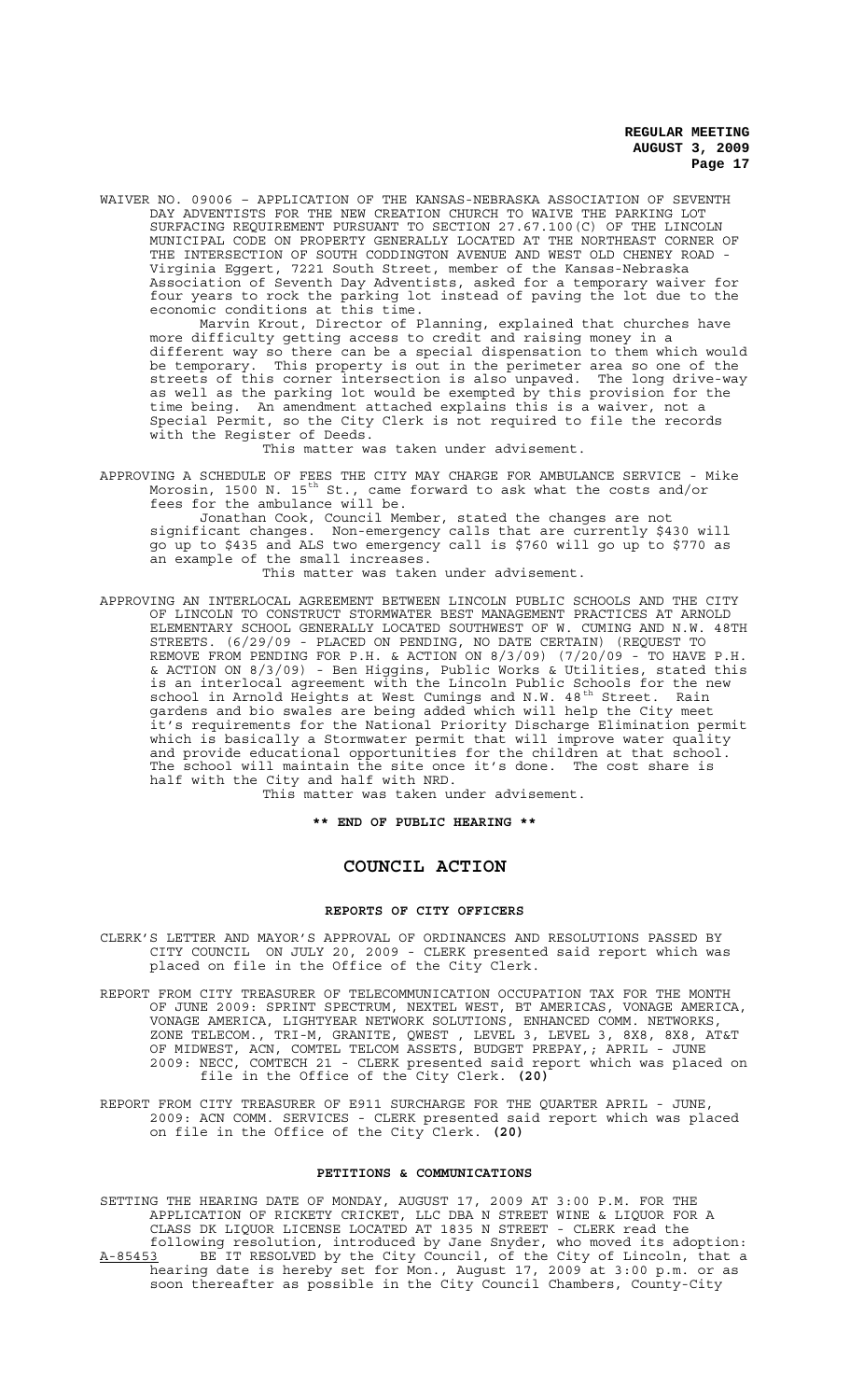Building, 555 S. 10<sup>th</sup> St., Lincoln, NE, for Application of Rickety Cricket, LLC dba N Street Wine & Liquor for a Class DK liquor license located at 1835 N Street. If the Police Dept. is unable to complete the investigation by said time, a new hearing date will be set. Introduced by Jane Snyder Seconded by Carroll & carried by the following vote: AYES: Carroll, Cook, Emery, Hornung, Snyder, Spatz; NAYS: None; ABSENT: Camp. SETTING THE HEARING DATE OF MONDAY, AUGUST 17, 2009 AT 3:00 P.M. FOR THE APPLICATION OF KABREDLO'S INC. DBA KABREDLO'S 107 FOR A CLASS D LIQUOR LICENSE LOCATED AT 3500 N 48TH STREET - CLERK read the following resolution, introduced by Jane Snyder, who moved its adoption:

A-85454 BE IT RESOLVED by the City Council, of the City of Lincoln, that a hearing date is hereby set for Mon., August 17, 2009 at 3:00 p.m. or as soon thereafter as possible in the City Council Chambers, County-City Building, 555 S. 10<sup>th</sup> St., Lincoln, NE, for Application of Kabredlo's Inc. dba Kabredlo's 107 for a Class D liquor license located at 3500 N 48<sup>th</sup> Street.

If the Police Dept. is unable to complete the investigation by said time, a new hearing date will be set.

Introduced by Jane Snyder Seconded by Carroll & carried by the following vote: AYES: Carroll, Cook, Emery, Hornung, Snyder, Spatz; NAYS: None; ABSENT: Camp.

SETTING THE HEARING DATE OF MONDAY, AUGUST 17, 2009 AT 3:00 P.M. FOR THE APPLICATION OF DEBBIE NGO DBA FUJI JAPANESE RESTAURANT FOR A CLASS I LIQUOR LICENSE LOCATED AT 1501 PINE LAKE RD., BAY 5 - CLERK read the following resolution, introduced by Jane Snyder, who moved its adoption:

A-85455 BE IT RESOLVED by the City Council, of the City of Lincoln, that a hearing date is hereby set for Mon., August 17, 2009 at 3:00 p.m. or as soon thereafter as possible in the City Council Chambers, County-City Building, 555 S. 10<sup>th</sup> St., Lincoln, NE, for Application of Debbie Ngo dba Fuji Japanese Restaurant for a Class I liquor license located at 1501 Pine Lake Rd., Bay 5.

If the Police Dept. is unable to complete the investigation by said time, a new hearing date will be set.

Introduced by Jane Snyder Seconded by Carroll & carried by the following vote: AYES: Carroll, Cook, Emery, Hornung, Snyder, Spatz; NAYS: None; ABSENT: Camp.

# **LIQUOR RESOLUTIONS**

APPLICATION OF SHOEMAKER'S TRUCK STATION, INC. DBA SHOEMAKER'S TRUCK STATION FOR A CLASS D LIQUOR LICENSE AT 4801 WEST O STREET - CLERK read the following resolution, introduced by Jane Snyder, who moved its adoption

for approval:<br>A-85456 BE IT R BE IT RESOLVED by the City Council of the City of Lincoln, Nebraska:

That after hearing duly had as required by law, consideration of the facts of this application, the Nebraska Liquor Control Act, and the pertinent City ordinances, the City Council recommends that the application of Shoemaker's Truck Station, Inc. dba Shoemaker's Truck Station for a Class "D" liquor license at 4801 West O Street, Lincoln, Nebraska, for the license period ending April 30, 2010, be approved with the condition that:<br>1. Applica:

Applicant must successfully complete the responsible beverage server training course required by Section 5.04.035 of the Lincoln Municipal Code within 30 days of approval of this resolution. 2. The premise must comply in every respect with all city and state regulations.

The City Clerk is directed to transmit a copy of this resolution to the Nebraska Liquor Control Commission.

Introduced by Jane Snyder Seconded by Spatz & carried by the following vote: AYES: Carroll, Cook, Emery, Hornung, Snyder, Spatz; NAYS: None; ABSENT: Camp.

MANAGER APPLICATION OF DAVID G. SHOEMAKER FOR SHOEMAKER'S TRUCK STATION, INC. DBA SHOEMAKER'S TRUCK STATION AT 4801 WEST O STREET - CLERK read the following resolution, introduced by Jane Snyder, who moved its adoption for approval:<br><u>A-85457</u> WHEREAS

A-85457 WHEREAS, Shoemaker's Truck Station, Inc. dba Shoemaker's Truck Station located at 4801 West O Street, Lincoln, Nebraska has been approved for a Retail Class "D" liquor license, and now requests that David G. Shoemaker be named manager;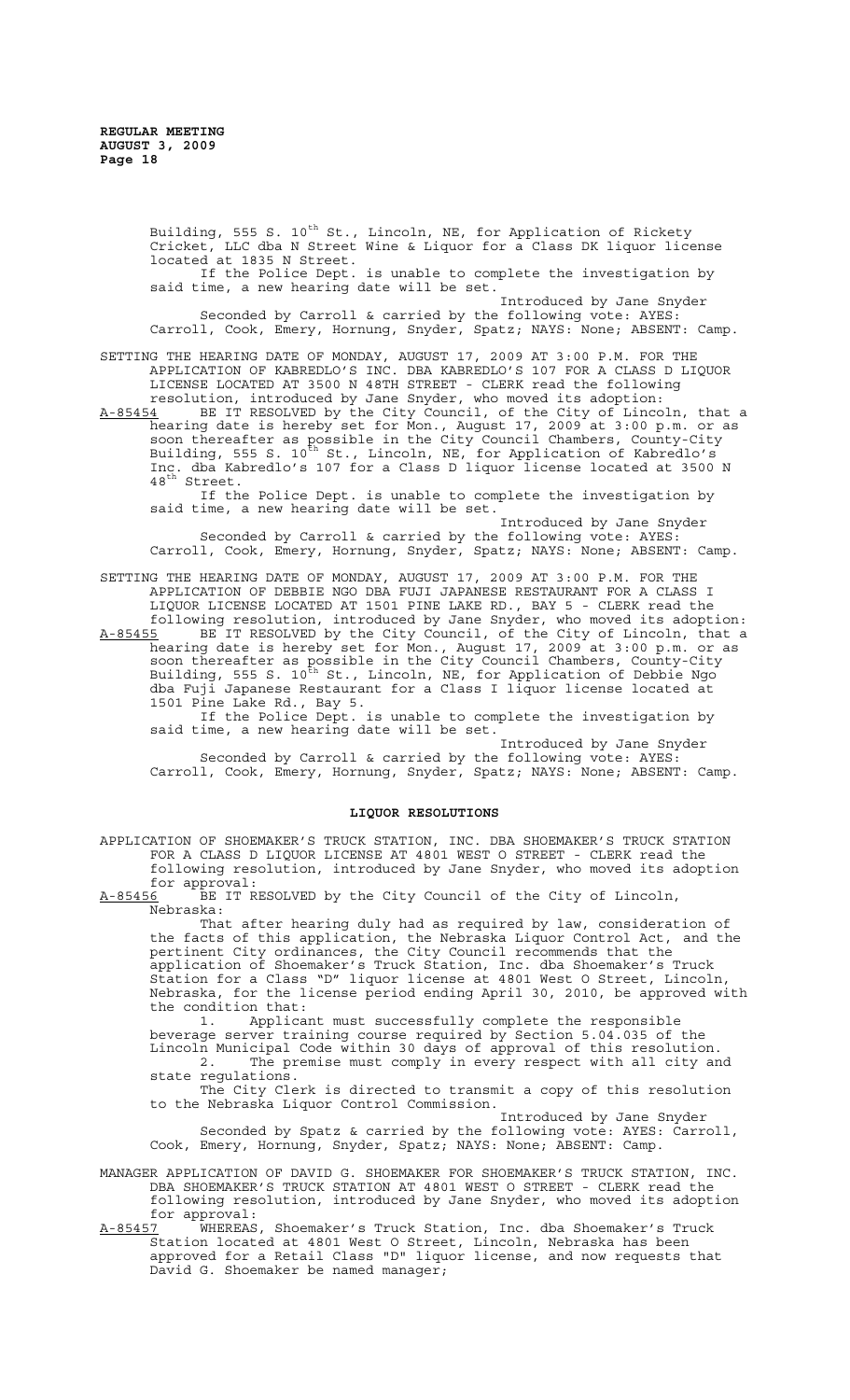WHEREAS, David G. Shoemaker appears to be a fit and proper person to manage said business.

NOW, THEREFORE, BE IT RESOLVED by the City Council of the City of Lincoln, Nebraska:

That after hearing duly had as required by law, consideration of the facts of this application, the Nebraska Liquor Control Act, and the pertinent City ordinances, the City Council recommends that David G. Shoemaker be approved as manager of this business for said licensee. The City Clerk is directed to transmit a copy of this resolution to the Nebraska Liquor Control Commission.

Introduced by Jane Snyder Seconded by Carroll & carried by the following vote: AYES: Carroll, Cook, Emery, Hornung, Snyder, Spatz; NAYS: None; ABSENT: Camp.

APPLICATION OF GEMSTONE HOSPITALITY, INC. DBA GUESTHOUSE INN & SUITES FOR A CLASS I LIQUOR LICENSE AT 5250 CORNHUSKER HIGHWAY - CLERK read the following resolution, introduced by Eugene Carroll, who moved its adoption for approval:

A-85458 BE IT RESOLVED by the City Council of the City of Lincoln, Nebraska:

That after hearing duly had as required by law, consideration of the facts of this application, the Nebraska Liquor Control Act, and the pertinent City ordinances, the City Council recommends that the application of Gemstone Hospitality, Inc. dba Guesthouse Inn & Suites for a Class "I" liquor license at 5250 Cornhusker Highway, Lincoln, Nebraska, for the license period ending April 30, 2010, be approved with the condition that:<br>1. Applica

1. Applicant must successfully complete the responsible beverage server training course required by Section 5.04.035 of the Lincoln Municipal Code within 30 days of approval of this resolution. 2. The premise must comply in every respect with all city and state regulations.

The City Clerk is directed to transmit a copy of this resolution to the Nebraska Liquor Control Commission.

Introduced by Eugene Carroll Seconded by Spatz & carried by the following vote: AYES: Carroll, Cook, Emery, Hornung, Snyder, Spatz; NAYS: None; ABSENT: Camp.

MANAGER APPLICATION OF JOEL W. SCHOSSOW FOR GEMSTONE HOSPITALITY, INC. DBA GUESTHOUSE INN & SUITES AT 5250 CORNHUSKER HIGHWAY - CLERK read the following resolution, introduced by Eugene Carroll, who moved its

adoption for approval:<br><u>A-85459</u> WHEREAS, Gemstone A-85459 WHEREAS, Gemstone Hospitality, Inc. dba Guesthouse Inn & Suites located at 5250 Cornhusker Highway, Lincoln, Nebraska has been approved for a Retail Class "I" liquor license, and now requests that Joel W. Schossow be named manager;

WHEREAS, Joel W. Schossow appears to be a fit and proper person to manage said business.

NOW, THEREFORE, BE IT RESOLVED by the City Council of the City of Lincoln, Nebraska:

That after hearing duly had as required by law, consideration of the facts of this application, the Nebraska Liquor Control Act, and the pertinent City ordinances, the City Council recommends that Joel W. Schossow be approved as manager of this business for said licensee. The City Clerk is directed to transmit a copy of this resolution to the Nebraska Liquor Control Commission.

Introduced by Eugene Carroll Seconded by Spatz & carried by the following vote: AYES: Carroll, Cook, Emery, Hornung, Snyder, Spatz; NAYS: None; ABSENT: Camp.

APPLICATION OF ACR CORPORATION DBA JAKES CIGARS AND SPIRITS FOR A CLASS C LIQUOR LICENSE AT 101 N. 14TH STREET - CLERK read the following resolution, introduced by Adam Hornung, who moved its adoption for approval:

A-85460 BE IT RESOLVED by the City Council of the City of Lincoln, Nebraska:

That after hearing duly had as required by law, consideration of the facts of this application, the Nebraska Liquor Control Act, and the pertinent City ordinances, the City Council recommends that the application of ACR Corporation dba Jakes Cigars and Spirits for a Class "C" liquor license at 101 N. 14th Street, Lincoln, Nebraska, for the license period ending October 31, 2009, be approved with the condition that the premise complies in every respect with all city and state regulations. The City Clerk is directed to transmit a copy of this resolution to the Nebraska Liquor Control Commission.

Introduced by Adam Hornung Seconded by Spatz & carried by the following vote: AYES: Carroll, Cook, Emery, Hornung, Snyder, Spatz; NAYS: None; ABSENT: Camp.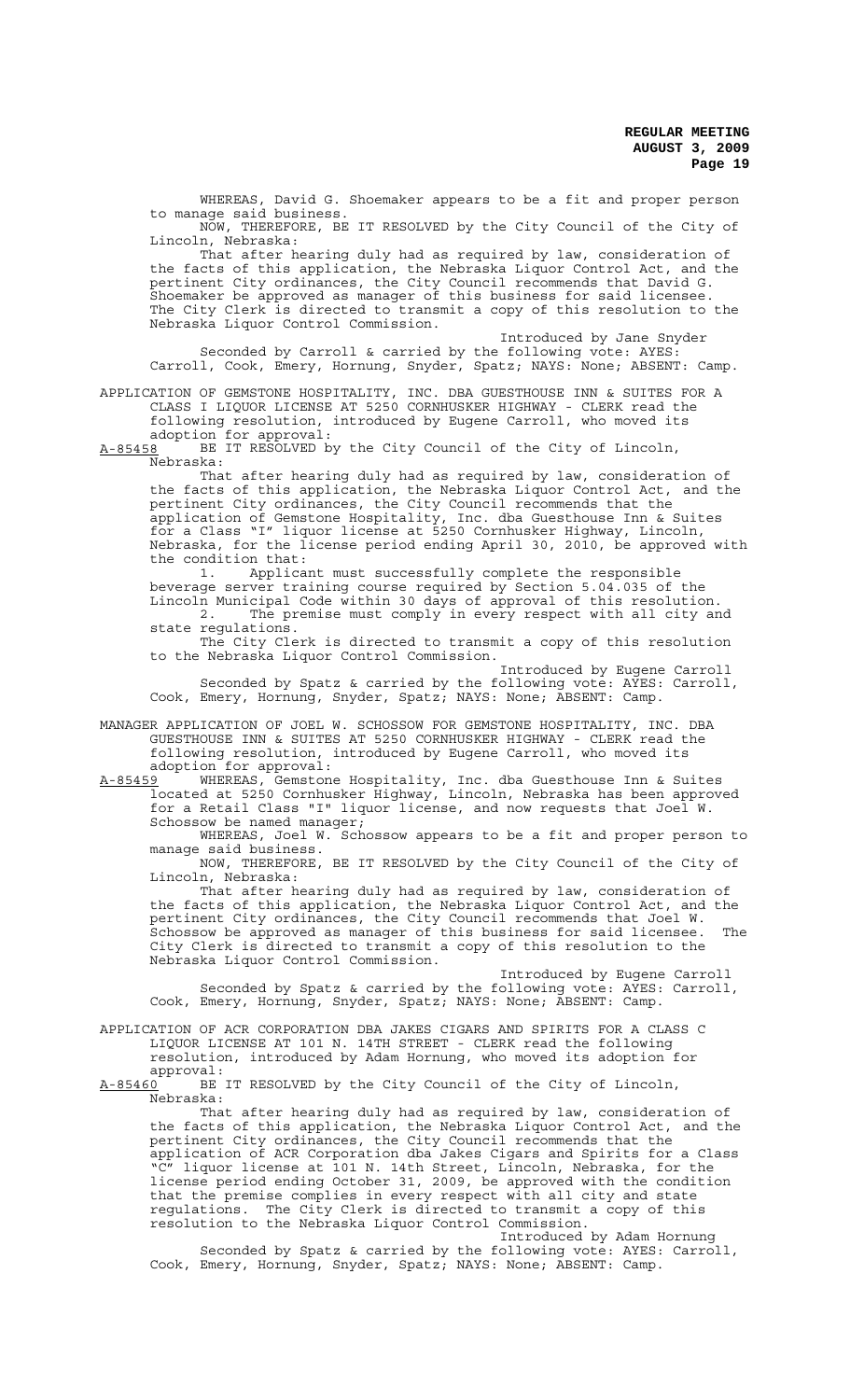MANAGER APPLICATION OF ALEX C. ROSKELLEY FOR ACR CORPORATION DBA JAKES CIGARS AND SPIRITS AT 101 N. 14TH STREET - CLERK read the following resolution, introduced by Adam Hornung, who moved its adoption for approval:

A-85461 WHEREAS, ACR Corporation dba Jakes Cigars and Spirits located at 101 N. 14th Street, Lincoln, Nebraska has been approved for a Retail Class "C" liquor license, and now requests that Alex C. Roskelley be named manager;

WHEREAS, Alex C. Roskelley appears to be a fit and proper person to manage said business.

NOW, THEREFORE, BE IT RESOLVED by the City Council of the City of Lincoln, Nebraska:

That after hearing duly had as required by law, consideration of the facts of this application, the Nebraska Liquor Control Act, and the pertinent City ordinances, the City Council recommends that Alex C. Roskelley be approved as manager of this business for said licensee. The City Clerk is directed to transmit a copy of this resolution to the Nebraska Liquor Control Commission.

Introduced by Adam Hornung Seconded by Spatz & carried by the following vote: AYES: Carroll, Cook, Emery, Hornung, Snyder, Spatz; NAYS: None; ABSENT: Camp.

APPLICATION OF KWIK SHOP INC. DBA KWIK SHOP #680 FOR A CLASS D LIQUOR LICENSE AT 1441 N. COTNER BLVD. - CLERK read the following resolution,

introduced by Eugene Carroll, who moved its adoption for approval: A-85462 BE IT RESOLVED by the City Council of the City of Lincoln, Nebraska:

That after hearing duly had as required by law, consideration of the facts of this application, the Nebraska Liquor Control Act, and the pertinent City ordinances, the City Council recommends that the application of Kwik Shop Inc. dba Kwik Shop #680 for a Class "D" liquor license at 1441 N. Cotner Blvd., Lincoln, Nebraska, for the license period ending April 30, 2010, be approved with the condition that the premise complies in every respect with all city and state regulations. The City Clerk is directed to transmit a copy of this resolution to the Nebraska Liquor Control Commission.

Introduced by Eugene Carroll Seconded by Spatz & carried by the following vote: AYES: Carroll, Cook, Emery, Hornung, Snyder, Spatz; NAYS: None; ABSENT: Camp.

MANAGER APPLICATION OF CRISTINA MAE BONNET FOR KWIK SHOP INC. DBA KWIK SHOP #680 AT 1441 N. COTNER BLVD. - CLERK read the following resolution, introduced by Eugene Carroll, who moved its adoption for approval:

A-85463 WHEREAS, Kwik Shop Inc. dba Kwik Shop #680 located at 1441 N. Cotner Blvd., Lincoln, Nebraska has been approved for a Retail Class "D" liquor license, and now requests that Cristina Mae Bonnet be named manager;

WHEREAS, Cristina Mae Bonnet appears to be a fit and proper person to manage said business.

NOW, THEREFORE, BE IT RESOLVED by the City Council of the City of Lincoln, Nebraska:

That after hearing duly had as required by law, consideration of the facts of this application, the Nebraska Liquor Control Act, and the pertinent City ordinances, the City Council recommends that Cristina Mae<br>Bonnet be approved as manager of this business for said licensee. The .<br>Bonnet be approved as manager of this business for said licensee. City Clerk is directed to transmit a copy of this resolution to the Nebraska Liquor Control Commission.

Introduced by Eugene Carroll Seconded by Spatz & carried by the following vote: AYES: Carroll, Cook, Emery, Hornung, Snyder, Spatz; NAYS: None; ABSENT: Camp.

# **ORDINANCES - 2ND READING & RELATED RESOLUTIONS (as required)**

AUTHORIZING THE EXECUTION AND DELIVERY OF LOAN CONTRACTS BETWEEN THE NEBRASKA DEPARTMENT OF ENVIRONMENTAL QUALITY AND THE CITY (PROJECT NO. C317078 AND PROJECT NO. 317247) IN CONNECTION WITH IMPROVEMENTS TO THE CITY'S WASTEWATER COLLECTION AND TREATMENT SYSTEM - CLERK read an ordinance, introduced by Adam Hornung, authorizing the execution and delivery of loan contracts between the City and the Nebraska Department of Environmental Quality (Project Nos. C317078 and C317247) and related promissory notes in a principal amount not to exceed \$10,000,000; and related matters, the second time.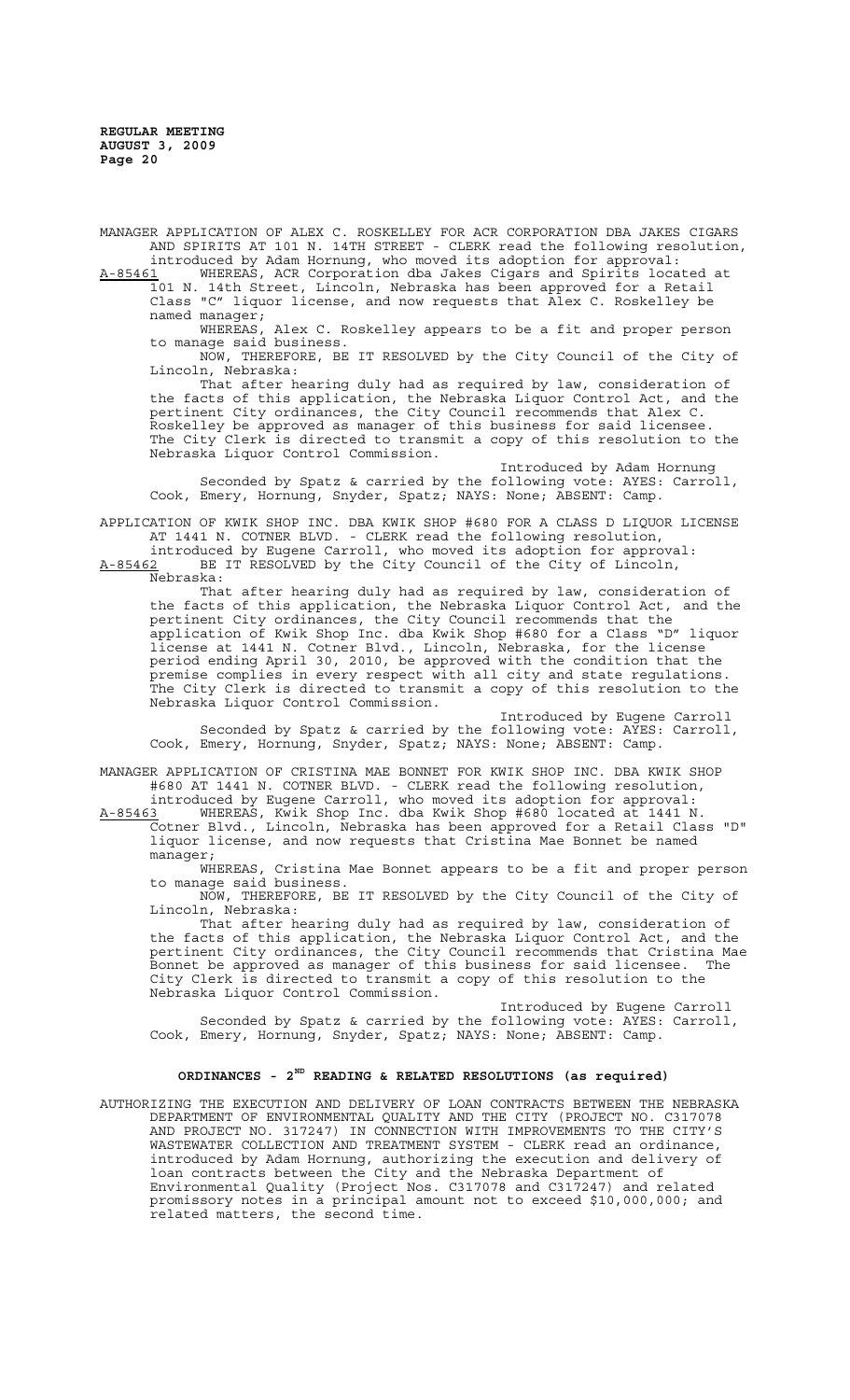- MISC. 09004 VACATING THE FINAL PLAT OF HUNT'S ADDITION AND ALL RIGHT-OF-WAY WITHIN AND ABUTTING SAID PLAT, GENERALLY LOCATED NORTHWEST OF NORTH 9TH STREET AND CLAREMONT STREET - CLERK read an ordinance, introduced by Adam Hornung, vacating the final plat of Hunt's Addition and all rightof-way within and abutting said plat on property generally located northwest of North 9th Street and Claremont Street, and retaining title thereto in the City of Lincoln, Nebraska, the second time.
- AMENDING THE PAY SCHEDULE FOR A CERTAIN EMPLOYEE GROUP BY CREATING THE CLASSIFICATION OF SENIOR ATTORNEY - PRIOR to reading:
- COOK Moved to place Bill No. 09-97 on Pending to be removed and to have  $1^{\text{st}}$  Reading at the same time "M" Class is on  $1^{\text{st}}$  Reading. Seconded by Carroll & carried by the following vote: AYES:
- Carroll, Cook, Emery, Hornung, Snyder, Spatz; NAYS: None; ABSENT: Camp. CLERK Read an ordinance, introduced by Adam Hornung, amending Section 1 of Ordinance No. 18971 passed August 6, 2007, relating to the pay schedules of employees whose classifications are assigned to the pay range which is prefixed by the letter "M," by creating the job classification of "Senior Attorney", the second time.
- AMENDING THE PAY SCHEDULE FOR A CERTAIN EMPLOYEE GROUP BY REVISING THE CLASSIFICATION OF ATTORNEY II - PRIOR to reading:
- COOK Moved to place Bill No. 09-97 on Pending to be removed and to have  $1^{\text{st}}$  Reading at the same time "M" Class is on  $1^{\text{st}}$  Reading. Seconded by Carroll & carried by the following vote: AYES:
- Carroll, Cook, Emery, Hornung, Snyder, Spatz; NAYS: None; ABSENT: Camp. CLERK Read an ordinance, introduced by Adam Hornung, amending Section 1 of Ordinance No. 18971 passed August 6, 2007, relating to the pay schedules of employees whose classifications are assigned to the pay range which is prefixed by the letter "M," by changing the pay range for the position of Attorney II from an M03 (\$61,228.96 - \$119,394.08) to an M02 (\$48,821.76 - \$99,569.60), the second time.
- AMENDING THE PAY SCHEDULE FOR A CERTAIN EMPLOYEE GROUP BY CREATING THE CLASSIFICATION OF FIREFIGHTER PARAMEDIC - CLERK read an ordinance, introduced by Eugene Carroll, amending Section 1 of Ordinance No. 18970 passed August 6, 2007, relating to the pay schedules of employees whose classifications are assigned to the pay range which is prefixed by the letter "F," by creating the job classification of "Firefighter Paramedic", the second time.
- AMENDING CHAPTER 2.76 OF THE LINCOLN MUNICIPAL CODE RELATING TO THE CITY'S PERSONNEL SYSTEM BY AMENDING THE TITLE PAGE TO DELETE SECTION 2.76.160 COMPENSATION PLAN, VARIABLE MERIT PAY PLAN; AMENDING SECTION 2.76.040 DEFINITIONS, TO DEFINE EXCLUDED EMPLOYEE; AMENDING SECTION 2.76.130 POSITION AND PAY RANGE ALLOCATION, RELATING TO EXCLUDED EMPLOYEES; AMENDING SECTION 2.76.135 MERIT PAY PLAN ESTABLISHED, TO INCLUDE EXCLUDED EMPLOYEES AND INCREASE THE MAXIMUM NUMBER OF MERIT PAY STEPS; AMENDING SECTION 2.76.145 MERIT PAY PLAN, ADMINISTRATION AND REQUIREMENTS FOR ADVANCEMENT, TO INCLUDE THE NEWLY DEFINED EXCLUDED EMPLOYEES; AMENDING SECTION 2.76.150 MERIT PAY PLAN, PAY INCREASES FOR EXCEPTIONAL SERVICE, TO INCLUDE THE NEWLY DEFINED EXCLUDED EMPLOYEES; AMENDING 2.76.155 LONGEVITY PAY TO ADJUST THE ANNUAL LONGEVITY PAY PLAN RELATING TO CERTAIN "N" AND EXCLUDED EMPLOYEES; DELETING ALL OF SECTION 2.76.160 VARIABLE MERIT PAY PLAN; AMENDING SECTION 2.76.175 PROMOTION, TRANSFER, DEMOTION OR TEMPORARY PROMOTION RELATING TO THE NEWLY DEFINED EXCLUDED EMPLOYEES; AMENDING SECTION 2.76.200 TEMPORARY ASSIGNMENT TO A HIGHER CLASSIFICATION RELATING TO THE NEWLY DEFINED EXCLUDED EMPLOYEES; AMENDING SECTION 2.76.380 SICK LEAVE WITH PAY, AS IT RELATES TO EMPLOYEES WITH A PAY RANGE PREFIXED BY M, A, C, E, N, OR X; AND AMENDING SECTION 2.76.395 VACATION LEAVE WITH PAY AS IT RELATES TO EMPLOYEES WITH A PAY RANGE PREFIXED BY M; AND REPEALING 2.76 TITLE PAGE AND SECTIONS 2.76.040, 2.76.130, 2.76.135, 2.76.145, 2.76.150, 2.76.155, 2.76.160, 2.76.175, 2.76.200, 2.76.380, AND 2.76.395 OF THE LINCOLN MUNICIPAL CODE AS HITHERTO EXISTING - PRIOR to reading:

COOK Moved to place Bill No. 09-97 on Pending to be removed and to have  $1^{\text{st}}$  Reading at the same time "M" Class is on  $1^{\text{st}}$  Reading. Seconded by Carroll & carried by the following vote: AYES:

Carroll, Cook, Emery, Hornung, Snyder, Spatz; NAYS: None; ABSENT: Camp. CLERK Read an ordinance, introduced by Eugene Carroll, amending Chapter 2.76 of the Lincoln Municipal Code relating to the City's Personnel System by amending the Title Page to delete Section 2.76.160 Compensation Plan, Variable Merit Pay Plan; amending Section 2.76.040 Definitions, to define Excluded Employee; amending Section 2.76.130 Position and Pay Range Allocation, relating to Excluded Employees; amending Section 2.76.135 Merit Pay Plan Established, to include Excluded Employees and increase the maximum number of merit pay steps; amending Section 2.76.145 Merit Pay Plan, Administration and Requirements for Advancement, to include the newly defined Excluded Employees; amending Section 2.76.150 Merit Pay Plan, Pay Increases for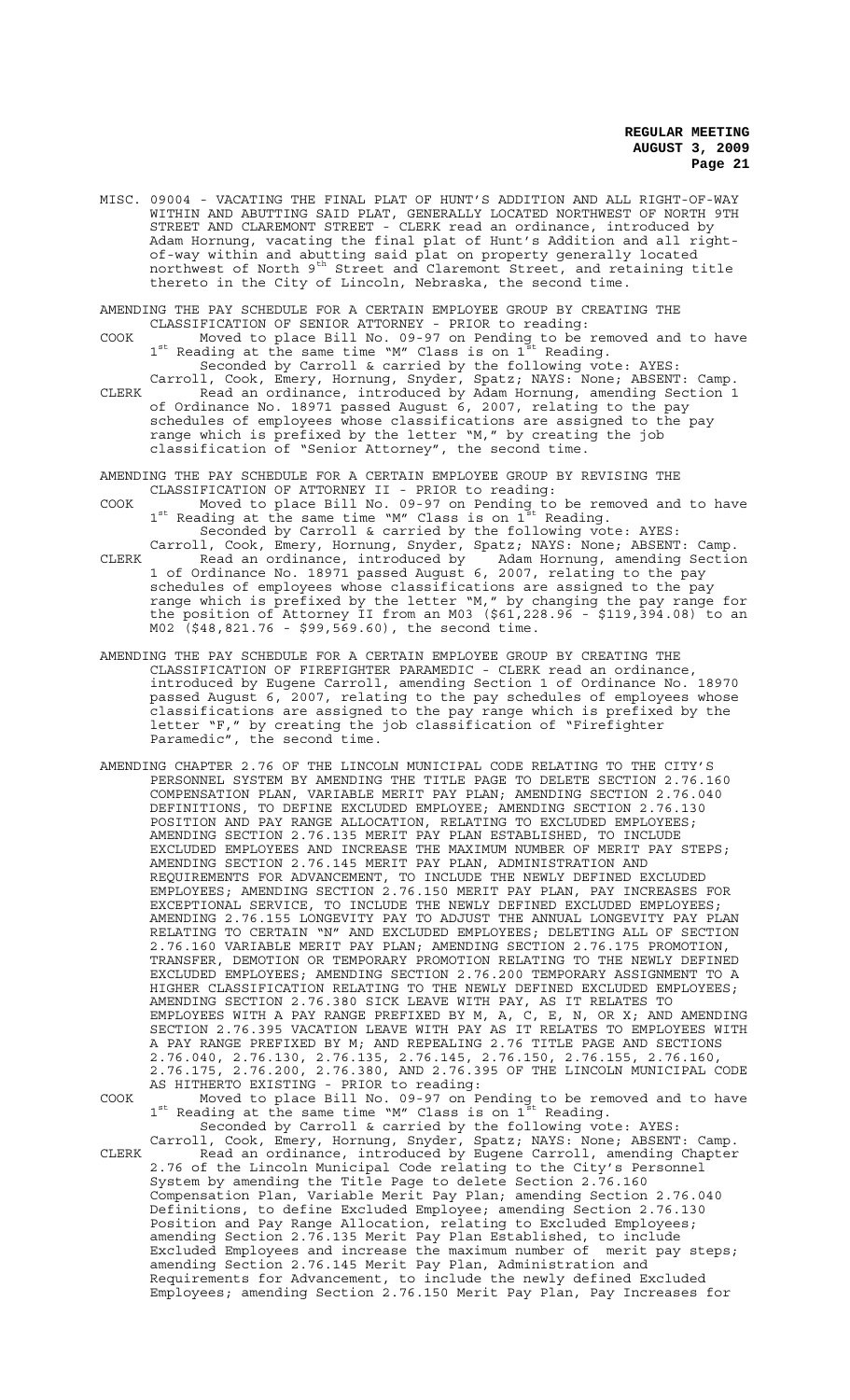Exceptional Service, to include the newly defined Excluded Employees; amending 2.76.155 Longevity Pay to adjust the annual longevity pay plan relating to certain "N" and Excluded Employees; deleting all of Section 2.76.160 Variable Merit Pay Plan; amending Section 2.76.175 Promotion, Transfer, Demotion or Temporary Promotion relating to the newly defined Excluded Employees; amending Section 2.76.200 Temporary Assignment to a Higher Classification relating to the newly defined Excluded Employees; amending Section 2.76.380 Sick Leave with Pay, as it relates to employees with a pay range prefixed by M, A, C, E, N, or X; and amending Section 2.76.395 Vacation Leave with Pay as it relates to employees with a pay range prefixed by M; and repealing 2.76 Title Page and Sections 2.76.040, 2.76.130, 2.76.135, 2.76.145, 2.76.150, 2.76.155, 2.76.160, 2.76.175, 2.76.200, 2.76.380, and 2.76.395 of the Lincoln Municipal Code as hitherto existing, the second time.

- AMENDING CHAPTER 2.78 OF THE LINCOLN MUNICIPAL CODE RELATING TO THE CITY'S PERSONNEL SYSTEM BY AMENDING SECTION 2.78.010 COMPENSATION PLAN ESTABLISHED TO EXCLUDE EMPLOYEES WITH A PAY RANGE PREFIXED BY M; AMENDING SECTIONS 2.78.020 ANNUAL LEAVE, 2.78.025 VARIABLE MERIT PAY PLAN, AND 2.78.030 SICK LEAVE TO DELETE THE REFERENCES TO EMPLOYEES WITH A PAY RANGE PREFIXED BY THE LETTER M; AND REPEALING 2.78 TITLE PAGE AND SECTIONS 2.78.010, 2.78.020, 2.78.025, AND 2.78.030 OF THE LINCOLN MUNICIPAL CODE AS HITHERTO EXISTING - PRIOR to reading:
- COOK Moved to place Bill No. 09-97 on Pending to be removed and to have  $1^{st}$  Reading at the same time "M" Class is on  $1^{st}$  Reading. Seconded by Carroll & carried by the following vote: AYES:
- Carroll, Cook, Emery, Hornung, Snyder, Spatz; NAYS: None; ABSENT: Camp. CLERK Read an ordinance, introduced by Eugene Carroll, amending Chapter 2.78 of the Lincoln Municipal Code relating to the City's Personnel System by amending Section 2.78.010 Compensation Plan Established to exclude employees with a pay range prefixed by M; amending Sections 2.78.020 Annual Leave, 2.78.025 Variable Merit Pay Plan, and 2.78.030 Sick Leave to delete the references to employees with a pay range prefixed by the letter M; and repealing 2.78 Title Page and Sections 2.78.010, 2.78.020, 2.78.025, and 2.78.030 of the Lincoln Municipal Code as hitherto existing, the second time.
- AMENDING THE PAY SCHEDULE FOR A CERTAIN EMPLOYEE GROUP BY ADJUSTING THE HOURLY PAY RANGE SCHEDULE AND SCHEDULES OF ANNUAL, MONTHLY, BIWEEKLY AND HOURLY PAY RANGE EQUIVALENTS FOR EMPLOYEES OF THE CITY OF LINCOLN WHOSE CLASSIFICATIONS ARE ASSIGNED TO PAY RANGES PREFIXED BY THE LETTER "E" TO BE EFFECTIVE AUGUST 20, 2009 - CLERK read an ordinance, introduced by Eugene Carroll, adopting pay schedules and schedules of pay ranges for employees of the City of Lincoln, Nebraska whose classifications are assigned to pay ranges prefixed by the letter "E"; and repealing Ordinance No. 19187, passed by the City Council on December 15, 2008, the second time.
- AMENDING THE PAY SCHEDULE FOR A CERTAIN EMPLOYEE GROUP BY ADJUSTING THE HOURLY PAY RANGE SCHEDULE AND SCHEDULES OF ANNUAL, MONTHLY, BIWEEKLY AND HOURLY PAY RANGE EQUIVALENTS FOR EMPLOYEES OF THE CITY OF LINCOLN WHOSE CLASSIFICATIONS ARE ASSIGNED TO PAY RANGES PREFIXED BY THE LETTER "M" TO BE EFFECTIVE AUGUST 20, 2009 - PRIOR to reading:
- COOK Moved to place Bill No. 09-97 on Pending to be removed and to have  $1^{\text{st}}$  Reading at the same time "M" Class is on  $1^{\text{st}}$  Reading. Seconded by Carroll & carried by the following vote: AYES:
- Carroll, Cook, Emery, Hornung, Snyder, Spatz; NAYS: None; ABSENT: Camp. CLERK Read an ordinance, introduced by Eugene Carroll, adopting pay schedules and schedules of pay ranges for employees of the City of Lincoln, Nebraska whose classifications are assigned to pay ranges prefixed by the letter "M" and repealing Ordinance No. 18971, passed by the City Council on August 6, 2007, the second time.
- AMENDING THE PAY SCHEDULE FOR A CERTAIN EMPLOYEE GROUP BY ADJUSTING THE HOURLY PAY RANGE SCHEDULE AND SCHEDULES OF ANNUAL, MONTHLY, BIWEEKLY AND HOURLY PAY RANGE EQUIVALENTS FOR EMPLOYEES OF THE CITY OF LINCOLN WHOSE CLASSIFICATIONS ARE ASSIGNED TO PAY RANGES PREFIXED BY THE LETTER "X" TO BE EFFECTIVE AUGUST 20, 2009 - CLERK read an ordinance, introduced by Eugene Carroll, adopting pay schedules and schedules of pay ranges for employees of the City of Lincoln, Nebraska whose classifications are assigned to pay ranges prefixed by the letter "X" and repealing Ordinance No. 19147, passed by the City Council on September 22, 2008, the second time.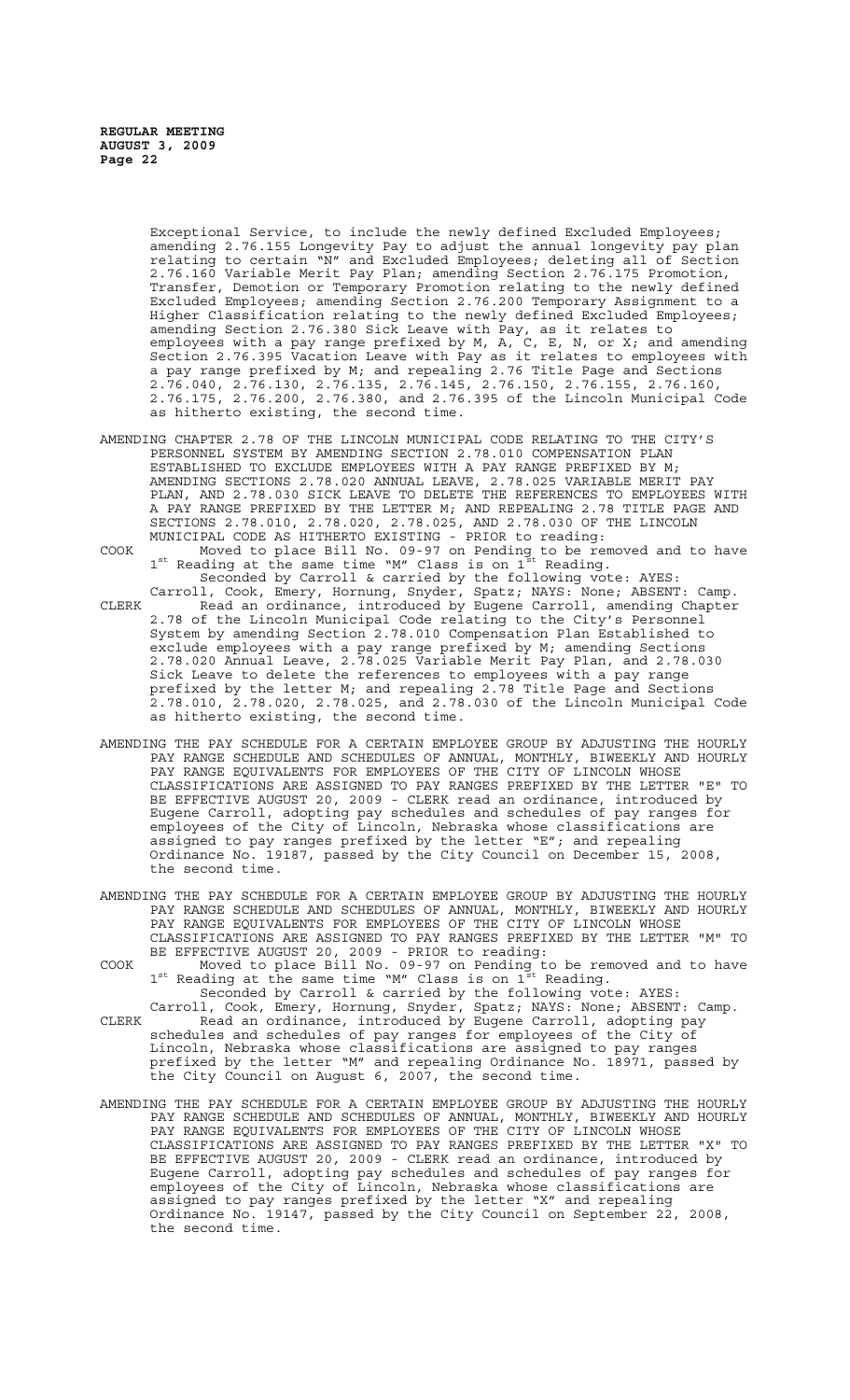#### **PUBLIC HEARING RESOLUTIONS**

ACCEPTING THE REPORT OF NEW AND PENDING CLAIMS AGAINST THE CITY AND APPROVING DISPOSITION OF CLAIMS SET FORTH FOR THE PERIOD OF JULY 1 - 15, 2009 - CLERK read the following resolution, introduced by Adam Hornung, who moved its adoption:

A-85464 BE IT RESOLVED by the City Council of the City of Lincoln, Nebraska:

That the claims listed in the attached report, marked as Exhibit "A", dated July 16, 2009, of various new and pending tort claims filed against the City of Lincoln with the Office of the City Attorney or the Office of the City Clerk, as well as claims which have been disposed of, are hereby received as required by Neb. Rev. Stat. § 13-905 (Reissue 1997). The dispositions of claims by the Office of the City Attorney, as shown by the attached report, are hereby approved:

| DENIED | ALLOWED/SETTLED  |             |
|--------|------------------|-------------|
| None   | Kathy Hoefs      | \$34,000.00 |
|        | Hannah Riley     | 1,500.00    |
|        | M.E. Group, Inc. | 133.75      |
|        | Sabah Al Razag   | 1,460.82    |
|        | Robert A. Downey | 3,081.61    |
|        |                  |             |

The City Attorney is hereby directed to mail to the various claimants listed herein a copy of this resolution which shows the final disposition of their claim.

Introduced by Adam Hornung

Seconded by Spatz & carried by the following vote: AYES: Carroll, Cook, Emery, Hornung, Snyder, Spatz; NAYS: None; ABSENT: Camp.

 WAIVER NO. 09006 – APPLICATION OF THE KANSAS-NEBRASKA ASSOCIATION OF SEVENTH DAY ADVENTISTS FOR THE NEW CREATION CHURCH TO WAIVE THE PARKING LOT SURFACING REQUIREMENT PURSUANT TO SECTION 27.67.100(C) OF THE LINCOLN MUNICIPAL CODE ON PROPERTY GENERALLY LOCATED AT THE NORTHEAST CORNER OF THE INTERSECTION OF SOUTH CODDINGTON AVENUE AND WEST OLD CHENEY ROAD - PRIOR to reading:<br>SNYDER Moved to ame

Moved to amend Bill No. 09R-134 by striking the following language on page 2, lines 9 through 11:

"The City Clerk shall file a copy of the resolution approving the waiver and letter of acceptance with the Register of Deeds, filing fees thereof to be paid in advance by the Owner."

Seconded by Cook & carried by the following vote: AYES: Carroll, Cook, Emery, Hornung, Snyder, Spatz; NAYS: None; ABSENT: Camp.

CLERK Read the following resolution, introduced by Adam Hornung, who moved its adoption:

A-85465 WHEREAS, the Kansas-Nebraska Association of Seventh Day Adventists ("Owner") for the New Creation Church has requested a waiver of the surfacing requirements for a parking lot on property generally located at the northeast corner of South Coddington Ave. and West Old Cheney Road and legally described as:

The southern 20 acres +/- of Lot 2, Potter's Pocket 1st Addition, Lincoln, Lancaster County, Nebraska;

WHEREAS, the City Council finds that:

a. The parking lot for which the waiver of the surfacing requirement is requested is to be used in conjunction with a nonprofit religious institution;<br>b. Alternate

Alternate materials or techniques will be utilized which provide reasonable control of dust, runoff, and safe circulation; and c. The location of the parking lot is a sufficient distance

from surrounding uses so that it will not adversely affect the surrounding uses, and the frequency of use of the parking lot is so low that compliance with the surfacing requirements at the present time would cause undue economic hardship upon the Owner as compared with minimal impact upon the surrounding land uses.

NOW, THEREFORE, BE IT RESOLVED by the City Council of the City of Lincoln, Nebraska:

In consideration of the findings made above, the requirement for the paving of the parking lot for the New Creation Church located at the northeast corner of South Coddington Ave. and West Old Cheney Road on property legally described above is hereby temporarily waived pursuant to § 27.67.100(c) of the Lincoln Municipal Code under the following conditions:

1. This approval waives the requirement to pave the parking lot for four years.

2. Before commencing use of the parking lot, all development and construction must substantially comply with the approved plans.

3. The terms, conditions, and requirements of this resolution shall run with the land and be binding on the Owner, its successors and assigns.

The Owner shall sign and return the letter of acceptance to the City Clerk within 60 days following the approval of the waiver, provided however, said 60-day period may be extended up to six months by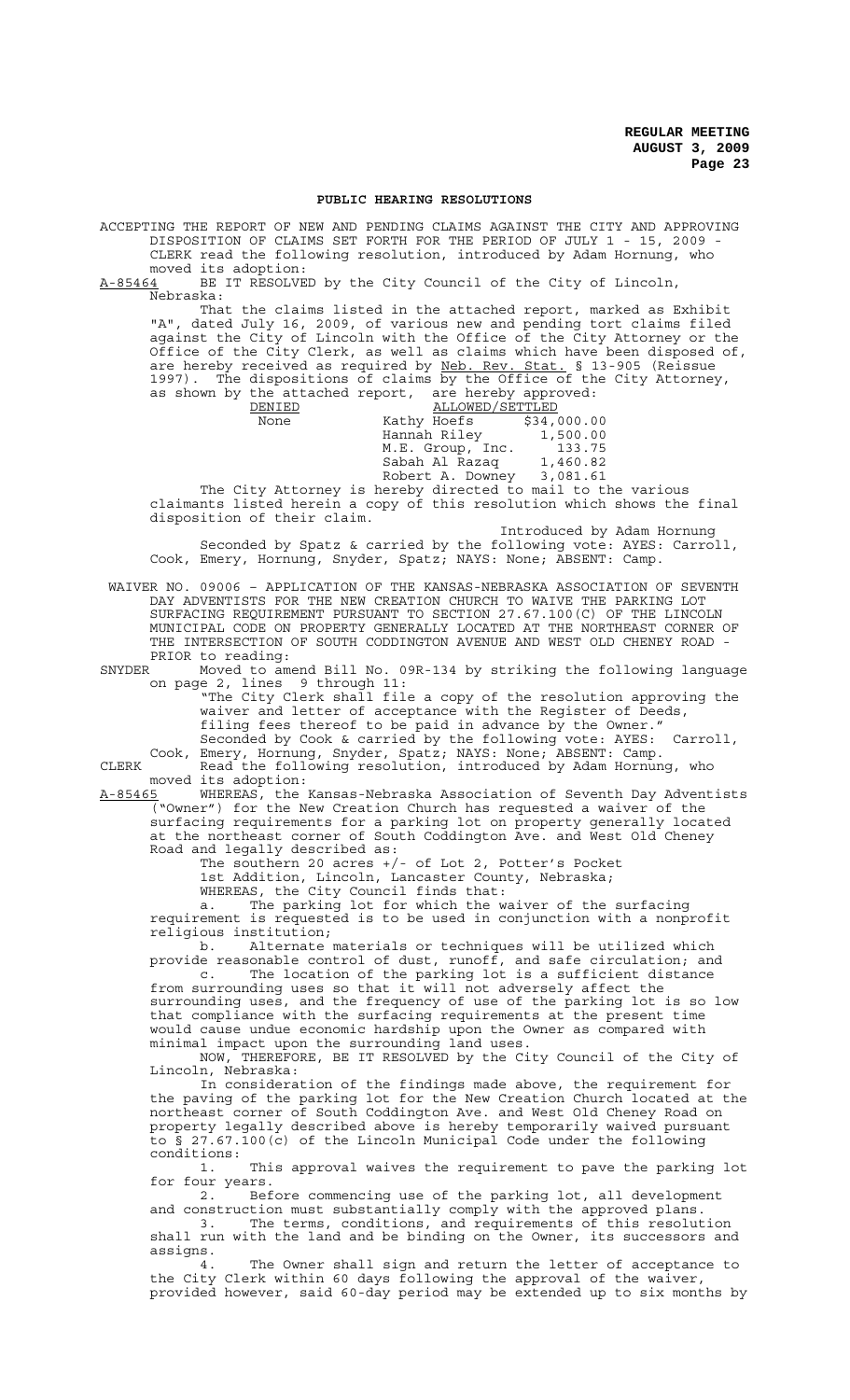administrative amendment. Th<del>e City Clerk shall file a copy of the</del> resolution approving the waiver and the letter of acceptance with the Register of Deeds, filing fees therefor to be paid in advance by the Owner.

Introduced by Adam Hornung Seconded by Cook & carried by the following vote: AYES: Carroll, Cook, Emery, Hornung, Snyder, Spatz; NAYS: None; ABSENT: Camp.

APPROVING A SCHEDULE OF FEES THE CITY MAY CHARGE FOR AMBULANCE SERVICE - CLERK read the following resolution, introduced by Adam Hornung, who moved its adoption:

<u>A-85466</u> WHEREAS, in accordance with Title 7 of the Lincoln Municipal Code, the City Council has authority to approve a schedule of maximum fees which the City may charge for ambulance service rendered by the City of Lincoln; and

WHEREAS, Lincoln Fire and Rescue has proposed such a schedule of maximum fees for comment and review by EMS, Inc., the City's emergency medical services oversight agency; and

WHEREAS, EMS, Inc. has concluded the proposed maximum fees are reasonable; and

WHEREAS, the proposed rate schedule is before the City Council for its consideration and approval; and

WHEREAS, the City Council finds that the proposed rate schedule, based on the reasonable costs of providing ambulance service, represents reasonable maximum user fees to be charged for the provision of ambulance service by the City of Lincoln

NOW, THEREFORE, BE IT RESOLVED by the City Council, the proposed rate schedule attached hereto, marked as Attachment "A", and made a part hereof by reference, is hereby approved and shall take effect September 1, 2009.

Introduced by Adam Hornung Seconded by Spatz & carried by the following vote: AYES: Carroll, Cook, Emery, Hornung, Snyder, Spatz; NAYS: None; ABSENT: Camp.

APPROVING A TWO-YEAR CONTRACT BETWEEN THE CITY OF LINCOLN, LANCASTER COUNTY, LINCOLN-LANCASTER PUBLIC BUILDING COMMISSION AND MAIL SORT PROFESSIONALS THROUGH INTER-GOVERNMENTAL COOPERATIVE PURCHASING THROUGH A CONTRACT WITH THE STATE OF NEBRASKA FOR THE PROCESSING OF MAIL FLATS - CLERK read the following resolution, introduced by Adam Hornung, who moved its

adoption:<br><u>A-85467</u> BE BE IT RESOLVED by the City Council of the City of Lincoln, Nebraska:

That the Contract between the City of Lincoln, Lancaster County, Lincoln-Lancaster County Public Building Commission and Mail Sort Professionals for the processing of mail flats through intergovernmental cooperative purchasing, as per Section 2.18.030(o) of the Lincoln Municipal Code, with the State of Nebraska for a two-year term upon the terms and conditions as set forth in said Contract, which is attached hereto marked as Attachment "A" and made a part hereof by reference, is hereby accepted and approved and the Mayor is hereby authorized to execute said Contract on behalf of the City.

Introduced by Adam Hornung Seconded by Spatz & carried by the following vote: AYES: Carroll, Cook, Emery, Hornung, Snyder, Spatz; NAYS: None; ABSENT: Camp.

APPROVING AN INTERLOCAL AGREEMENT BETWEEN LINCOLN PUBLIC SCHOOLS AND THE CITY OF LINCOLN TO CONSTRUCT STORMWATER BEST MANAGEMENT PRACTICES AT ARNOLD ELEMENTARY SCHOOL GENERALLY LOCATED SOUTHWEST OF W. CUMING AND N.W. 48TH STREETS. (6/29/09 - PLACED ON PENDING, NO DATE CERTAIN) (REQUEST TO REMOVE FROM PENDING FOR P.H. & ACTION ON 8/3/09) (7/20/09 - TO HAVE P.H. & ACTION ON 8/3/09) - CLERK read the following resolution, introduced by John Spatz, who moved its adoption:

A-85468 BE IT RESOLVED by the City Council of the City of Lincoln, Nebraska:

That the attached Interlocal Agreement between the City of Lincoln, Nebraska and Lancaster County School District 001, aka Lincoln Public Schools, for Stormwater Best Management Practices, consisting of rain gardens, bio swales and water quality drawdown structures at Arnold Elementary School, upon the terms and conditions set forth in said Agreement, which is attached hereto marked as Attachment "A", is hereby approved and the Mayor is authorized to execute the same on behalf of the City of Lincoln.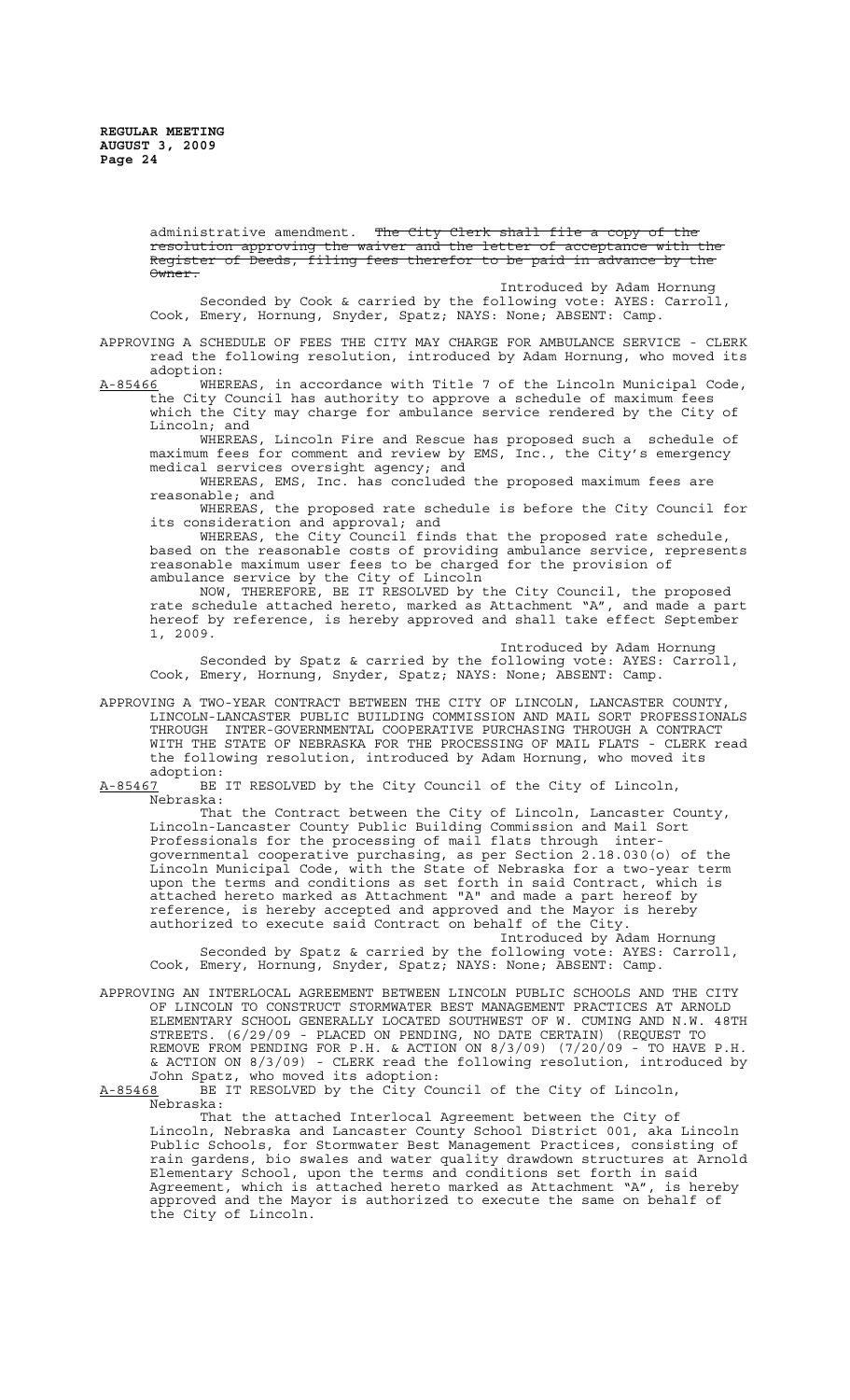The City Clerk is directed to forward one fully executed original of said Agreement to Ben Higgins, Public Works & Utilities, for transmittal to Lincoln Public Schools.

Introduced by John Spatz Seconded by Carroll & carried by the following vote: AYES: Carroll, Cook, Emery, Hornung, Snyder, Spatz; NAYS: None; ABSENT: Camp.

# **ORDINANCE - 1ST READING & RELATED RESOLUTIONS (as required)**

- APPROVING THE TRANSFER OF UNSPENT AND UNENCUMBERED APPROPRIATIONS AND CASH (IF ANY) BETWEEN CERTAIN CAPITAL IMPROVEMENT PROJECTS WITHIN THE STREET CONSTRUCTION FUND, WATER CONSTRUCTION FUND, SANITARY SEWER CONSTRUCTION FUND, AND CAPITAL PROJECTS FUND WITHIN THE PUBLIC WORKS & UTILITIES DEPARTMENT - CLERK read an ordinance, introduced by Jane Snyder, approving the transfer of unspent and unencumbered appropriations and cash (if any) between certain capital improvement projects within the Street Construction Fund, Water Construction Fund, Sanitary Sewer Construction Fund, and Capital Projects Fund within the Public Works & Utilities Department, the first time.
- AMENDING ORDINANCE NO. 19169 AUTHORIZING THE ISSUANCE OF NOT TO EXCEED \$932,000.00 CITY OF LINCOLN, NEBRASKA BLOCK 85 REDEVELOPMENT PROJECT TAX ALLOCATION BONDS TO INCREASE THE MAXIMUM INTEREST RATE PERMITTED UNDER THE ORDINANCE FROM 9% TO 10% PER ANNUM - CLERK read an ordinance, introduced by Jane Snyder, amending Ordinance No. 19169 to change the maximum interest rate on the Block 85 Redevelopment Project Tax Allocation Bonds authorized thereby; to repeal certain provisions of Ordinance No. 19169; taking other action in connection with the foregoing; and related matters, the first time.

# **ORDINANCES - 3RD READING & RELATED RESOLUTIONS (as required)**

AMENDING CHAPTER 22.05 OF THE LINCOLN MUNICIPAL CODE RELATING TO THE LINCOLN CONSTRUCTION SIGN CODE BY AMENDING SECTION 22.05.010 TO REVISE THE TITLE OF THE CODE; BY AMENDING SECTION 22.05.020 TO DELETE DEFINITIONS AND TO PROVIDE THAT TERMS SHALL HAVE THE SAME MEANING AS DEFINED IN CHAPTER 27.69 OF THE LINCOLN MUNICIPAL CODE; BY AMENDING SECTION 22.05.030 TO PROVIDE SPECIFIC REFERENCE FOR EXCEPTIONS; BY AMENDING SECTION 22.05.050 TO MODIFY THE LISTING OF SIGNS FOR WHICH A PERMIT IS NOT REQUIRED; BY AMENDING SECTION 22.05.060 TO INCLUDE NEW SIGN PERMIT FEES, TO INCREASE OTHER FEES, AND TO PROVIDE THAT NO REFUND SHALL BE ISSUED ON A PERMIT WHERE THE REQUIRED REFUND AMOUNT IS LESS THAN \$50.00; BY AMENDING SECTION 22.05.080 TO CLARIFY THAT SIGN CLEARANCE FROM OVERHEAD ELECTRICAL CONDUCTORS SHALL BE THAT REQUIRED BY THE CURRENT EDITION OF THE LINCOLN ELECTRICAL CODE OR AS RECOMMENDED BY THE SERVING UTILITY COMPANY AND BY DELETING TABLE 22.05.080; BY AMENDING SECTION 22.05.090 TO CLARIFY THAT A REFERENCE IS TO THE CURRENT EDITION OF THE LINCOLN ELECTRICAL CODE; BY AMENDING SECTION 22.05.100 TO PROVIDE CONSTRUCTION STANDARDS FOR FREESTANDING SIGNS AND TO DELETE REFERENCE TO POLE SIGNS; BY REPEALING SECTION 22.05.110 AND 22.05.120 RELATING TO GROUND SIGNS AND ROOF SIGNS, RESPECTIVELY; BY AMENDING SECTION 22.05.160 TO PROVIDE THAT ELECTRIC SIGNS AND ELECTRIC EQUIPMENT USED IN CONNECTION WITH ILLUMINATED SIGNS SHALL BE INSTALLED IN ACCORDANCE WITH THE CURRENT EDITION OF THE LINCOLN ELECTRICAL CODE; BY AMENDING SECTION 22.05.170 TO CLARIFY THAT SIGNS ON VEHICLES WHICH ARE USED FOR THE PRIMARY PURPOSE OF BEING A SIGN ARE NOT PERMITTED; BY AMENDING SECTION 22.05.190 TO PROHIBIT TEMPORARY GROUND SIGNS EXCEPT AS PROVIDED IN SECTION 22.05.170; AND REPEALING SECTIONS 22.05.010, 22.05.020, 22.05.030, 22.05.050, 22.05.060, 22.05.080, 22.05.090, 22.05.100, 22.05.150, 22.05.170, AND 22.05.190 OF THE LINCOLN MUNICIPAL CODE - PRIOR to reading:

COOK Moved to amend Bill No. 09-95 in the following manner:

(a) On page 2, delete all of lines 17 and 18, and insert in lieu thereof the following:

The definitions of words and terms in Chapter 27.69 of the Lincoln Municipal Code shall apply to the same words and terms when used in this code.

(b) On page 8, line 13, delete the words "ground and pole" and insert in lieu thereof the word freestanding. Seconded by Spatz & carried by the following vote: AYES: Carroll,

Cook, Emery, Hornung, Snyder, Spatz; NAYS: None; ABSENT: Camp. CLERK Read an ordinance, introduced by Jonathan Cook, amending Chapter

22.05 of the Lincoln Municipal Code relating to the Lincoln Construction Sign code by amending Section 22.05.010 to revise the title of the code; by amending Section 22.05.020 to delete definitions and to provide that terms shall have the same meaning as defined in Chapter 27.69 of the Lincoln Municipal Code; by amending Section 22.05.030 to provide specific reference for exceptions; by amending Section 22.05.050 to modify the listing of signs for which a permit is not required; by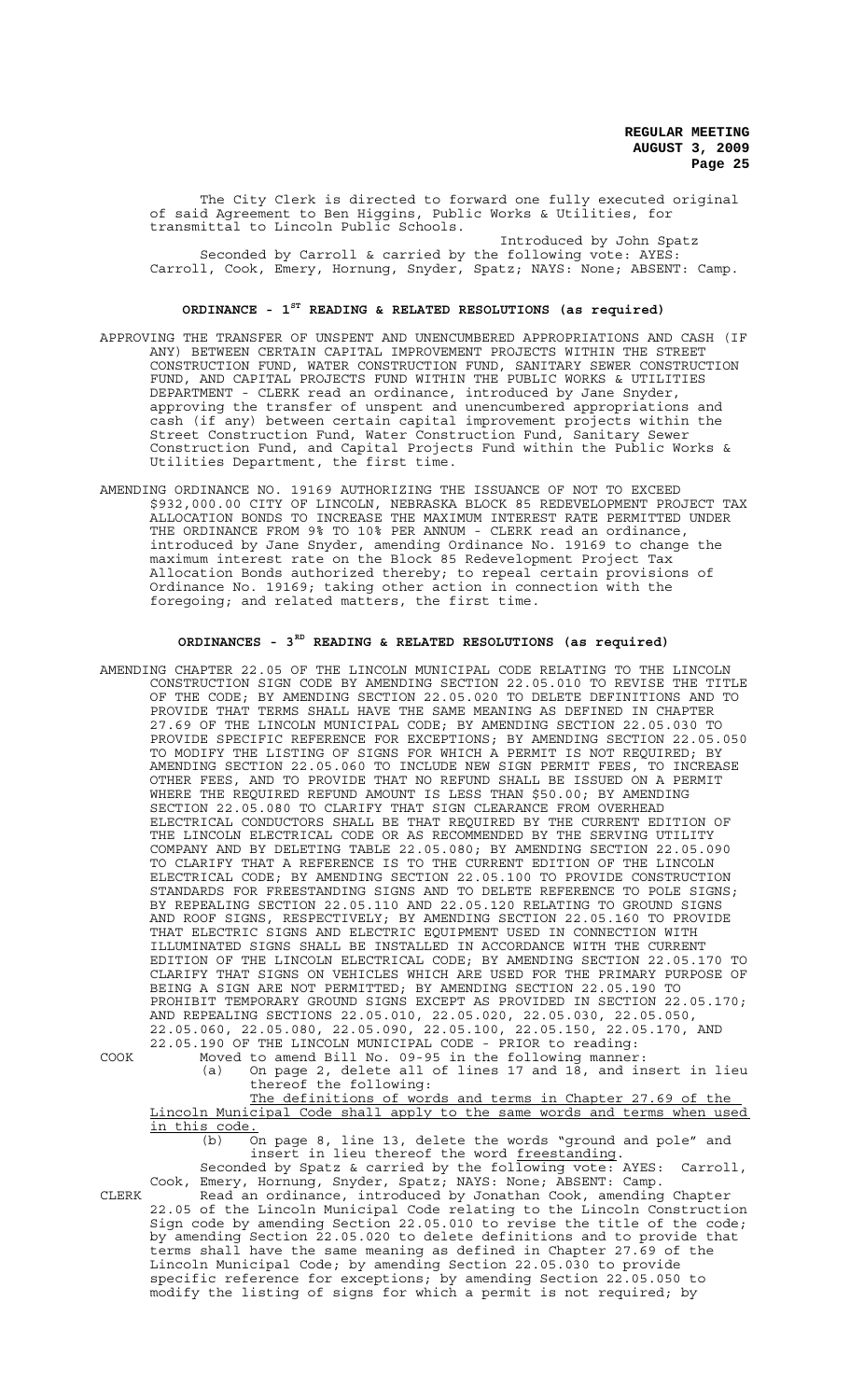amending Section 22.05.060 to include new sign permit fees, to increase other fees, and to provide that no refund shall be issued on a permit where the required refund amount is less than \$50.00; by amending Section 22.05.080 to clarify that sign clearance from overhead electrical conductors shall be that required by the current edition of the Lincoln Electrical Code or as recommended by the serving utility company and by deleting table 22.05.080; by amending Section 22.05.090 to clarify that a reference is to the current edition of the Lincoln Electrical Code; by amending Section 22.05.100 to provide construction standards for freestanding signs and to delete reference to pole signs; by repealing Section 22.05.110 and 22.05.120 relating to ground signs and roof signs, respectively; by amending Section 22.05.160 to provide that electric signs and electric equipment used in connection with illuminated signs shall be installed in accordance with the current edition of the Lincoln Electrical Code; by amending Section 22.05.170 to clarify that signs on vehicles which are used for the primary purpose of being a sign are not permitted; by amending Section 22.05.190 to prohibit temporary ground signs except as provided in Section 22.05.170; and repealing Sections 22.05.010, 22.05.020, 22.05.030, 22.05.050, 22.05.060, 22.05.080, 22.05.090, 22.05.100, 22.05.150, 22.05.170, and 22.05.190 of the Lincoln Municipal Code as hitherto existing, the third time.

COOK Moved to pass the ordinance as read.

Seconded by Spatz & carried by the following vote: AYES: Carroll, Cook, Emery, Hornung, Snyder, Spatz; NAYS: None; ABSENT: Camp. The ordinance, being numbered **#19285**, is recorded in Ordinance Book #26, Page

### **OPEN MICROPHONE SESSION - NONE**

#### **MISCELLANEOUS BUSINESS**

#### **PENDING -**

APPROVING A NEW SCHEDULE FOR WASTEWATER USE CHARGES COMMENCING NOVEMBER 2009; APPROVING A NEW SCHEDULE FOR WATER USE CHARGES COMMENCING NOVEMBER 2009 - CLERK requested a motion on Bill No. 09R-138 and 09R-139.

COOK Moved to have Public Hearing on 8/10/09 with the Budget Hearing and to have action on 8/24/09.

Seconded by Spatz & carried by the following vote: AYES: Carroll, Cook, Emery, Hornung, Snyder, Spatz; NAYS: None; ABSENT: Camp.

COOK Moved to extend the Pending List to August 10, 2009. Seconded by Spatz & carried by the following vote: AYES: Carroll, Cook, Emery, Hornung, Snyder, Spatz; NAYS: None; ABSENT: Camp.

# **UPCOMING RESOLUTIONS**

COOK Moved to approve the resolutions to have Public Hearing on August 10, 2009. Seconded by Spatz & carried by the following vote: AYES: Carroll,

Cook, Emery, Hornung, Snyder, Spatz; NAYS: None; ABSENT: Camp.

### **ADJOURNMENT 3:44 P.M.**

COOK Moved to adjourn the City Council meeting of August 3, 2009. Seconded by Spatz & carried by the following vote: AYES: Carroll, Cook, Emery, Hornung, Snyder, Spatz; NAYS: None; ABSENT: Camp.

 $\overline{a}$ 

i.

Joan E. Ross, City Clerk